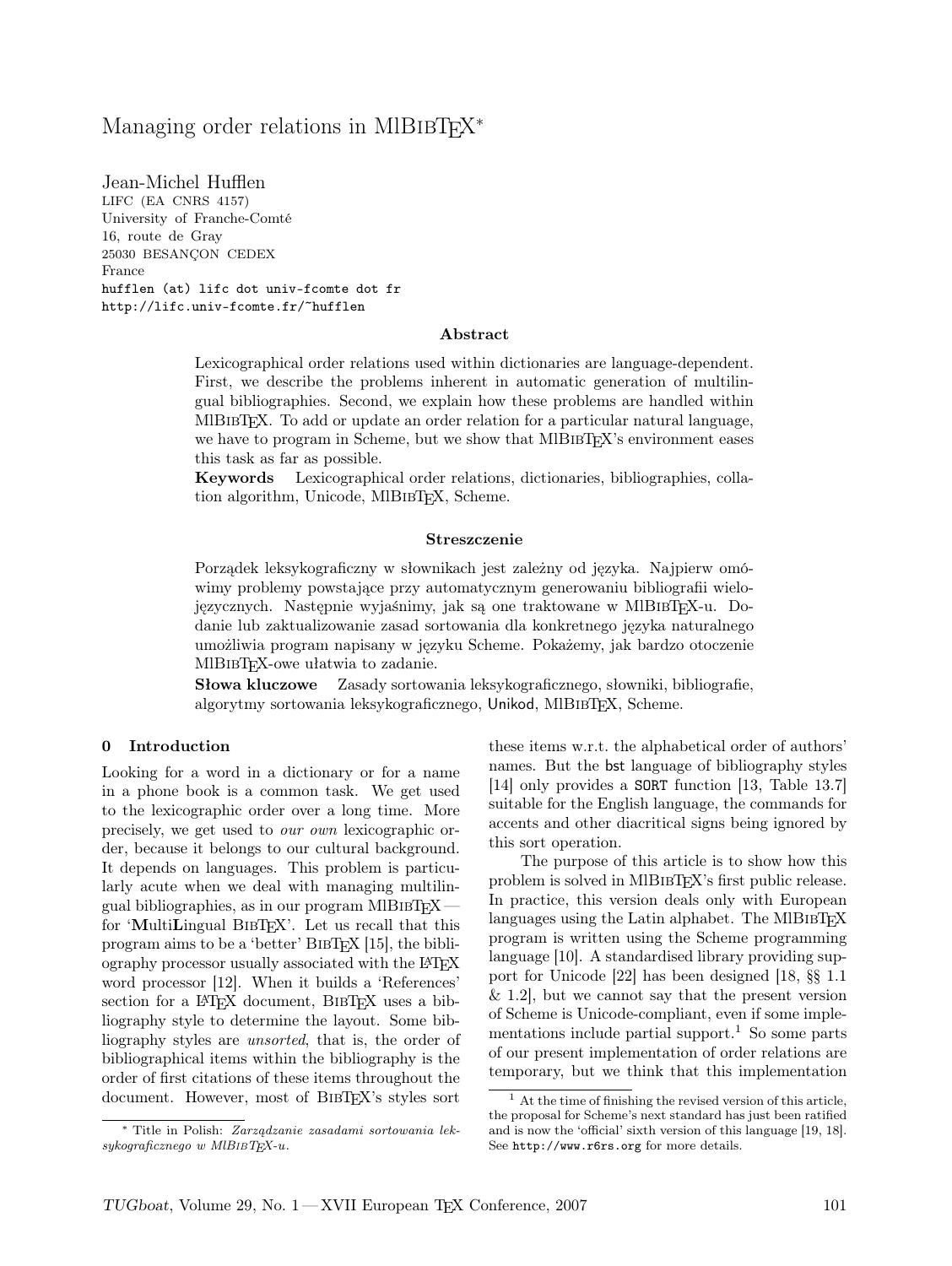- The Czech alphabet is:  $a < b < c < \check{c} < d < \ldots < h < ch < i < \ldots < r < \check{r} < s < \check{s} < t < \ldots$   $z < \check{z}$ .
- In Danish, accented letters are grouped at the end of the alphabet:  $a < \ldots < z < \infty < \emptyset < a$ .
- The Estonian language does not use the same order for unaccented letters as the usual Latin order; in addition, accented letters are either inserted into the alphabet or alphabeticised like the corresponding unaccented letter: a < ... < s ∼ š < z ∼ ž < t < ... < w < õ < ä < ö < ü < x < y.
- Here are the accented letters in the French language:  $\hat{a} \sim \hat{a}$ ,  $\hat{c}$ ,  $\hat{e} \sim \hat{e} \sim \hat{e} \sim \hat{e}$ ,  $\hat{i} \sim \hat{i}$ ,  $\hat{o}$ ,  $\hat{u} \sim \hat{u} \sim \hat{u}$ ,  $\hat{y}$ . When two words differ by an acccent, the unaccented letter takes precedence, but w.r.t. a right-to-left order:  $a$  $\cot \epsilon < \cot \epsilon < \cot \epsilon$ . Two ligatures are used: ' $\ast$ ' (resp. ' $\alpha$ '), alphabeticised like 'ae' (resp. 'oe').
- There are three accented letters in German 'ä', 'ö', 'ü'— and three lexicographic orders:
	- DIN<sup>b</sup> -1: a ∼ ä, o ∼ ö, u ∼ ü;
	- DIN-2: ae ∼ ä, oe ∼ ö, ue ∼ ü;
	- Austrian:  $a < a < ... < o < b < ... < u < a < v < ... < z$ .
- The Hungarian alphabet is:

$$
a \sim a < b < c < cs < d < dz < dz < e \sim e < f < g < gy < h < i < j < k < l < ly < m < n < n < y < o \sim b < \ddot{o} < \ddot{p} < \ldots < s < sz < t < ty < u < \ddot{u} < \ddot{u} < \ddot{v} < v < \ldots < z < zs
$$

Some double digraphs must be restored before sorting:

ccs  $\rightarrow$  cs+cs, ddz  $\rightarrow$  dz+dz, ggy  $\rightarrow$  gy+gy, lly  $\rightarrow$  ly+ly, nny  $\rightarrow$  ny+ny, ssz  $\rightarrow$  sz+sz, tty  $\rightarrow$  ty+ty

The same for the double trigraph:  $ddzs \rightarrow dzs + dzs$ .

• The Polish alphabet is:

a < ą < b < c < ć < d < e < ę < ... < l < l < m <  $n < n < o < o < p < \ldots < s < s < t < \ldots < z < z$ 

- The Romanian alphabet is:  $a < a < b < \ldots < i < j < j < \ldots$  s  $a < b < b < \ldots$  s  $a < b < b < a$ .
- The Slovak alphabet is:

 $a < a < b < c < b < d < d$  in the set of  $a < b < c < b < c$  in the set of  $a < b < c$  in the set of  $a < a < b < c$  in the set of  $a < b < c$  in the set of  $a < b < c$  in the set of  $a < b < c$  in the set of  $a < b < c$  in the set of  $a < b < c$  in the set of  $a < b < c$  i  $\mathbf{I}' < \mathbf{m} < \mathbf{n} < \mathbf{\check{n}} < \mathbf{o} < \mathbf{\acute{o}} < \mathbf{\hat{o}} < \mathbf{p} < \mathbf{q} < \mathbf{r} < \mathbf{\acute{r}} < \mathbf{s} < \mathbf{\check{s}} < \mathbf{t} < \mathbf{t} < \mathbf{u} < \mathbf{\acute{u}} < \mathbf{u} < \mathbf{y} < \mathbf{\acute{v}} < \mathbf{z} < \mathbf{\check{z}}$ 

- The Spanish alphabet was  $a < b < c < ch < d < \ldots < l < ll < m < n < \tilde{n} < o < \ldots < z$  until 1994. Now the digraphs 'ch' and 'll' are no longer viewed as single letters in modern dictionaries, and the words using 'ñ' are interleaved with words using 'n'.
- In Swedish, accented letters are grouped at the end of the alphabet:  $a < \ldots < z < a < a < \ddot{a}$ .

 $\bar{b}$  Deutsche Institut für Normung (German Institute of normalisation).

Figure 1: Some order relations used in European languages.

could be easily updated for future versions dealing with Unicode.

In the first section, we show how diverse lexicographic orders used throughout European countries are. This allows readers to estimate this diversity and to realise the complexity of this task. We also explain why this problem is made more difficult when we consider it within the framework of bibliographies. Then we show how order relations operate in MlBibTEX and how they are built. We also give some details about the common and different points between  $x_1^{\circ}$ ndy [13, § 11.3] and MlBIBTEX, both being programs using multilingual order relations. Reading this article does not require advanced knowledge of  $\text{Scheme};^2$  in fact, we think that a nonprogrammer should be able to specify a new order relation. We give more technical details in an annex, for users that would like to experiment more themselves. In particular, we explain how to deal with languages using the Latin 2 encoding, despite our implementation being based on Latin 1.

### 1 European languages and lexicographic orders

Figure 1 gives an idea of the diversity of order relations used throughout some European countries. In this figure,  $a < b'$  denotes that the words beginning with  $a$  are 'less than' the words beginning with b, whereas 'a  $\sim b$ ' expresses that the letters a and b are interleaved, except that a takes precedence over b if two words differ only by these two letters. Roughly speaking, there are two families of lan-

<sup>a</sup> Using a left-to-right order for this step is common mistake even for French people. But the accurate order is right-to-left, as specified in [7].

<sup>2</sup> Readers can refer to [20] for an introductory book about Scheme.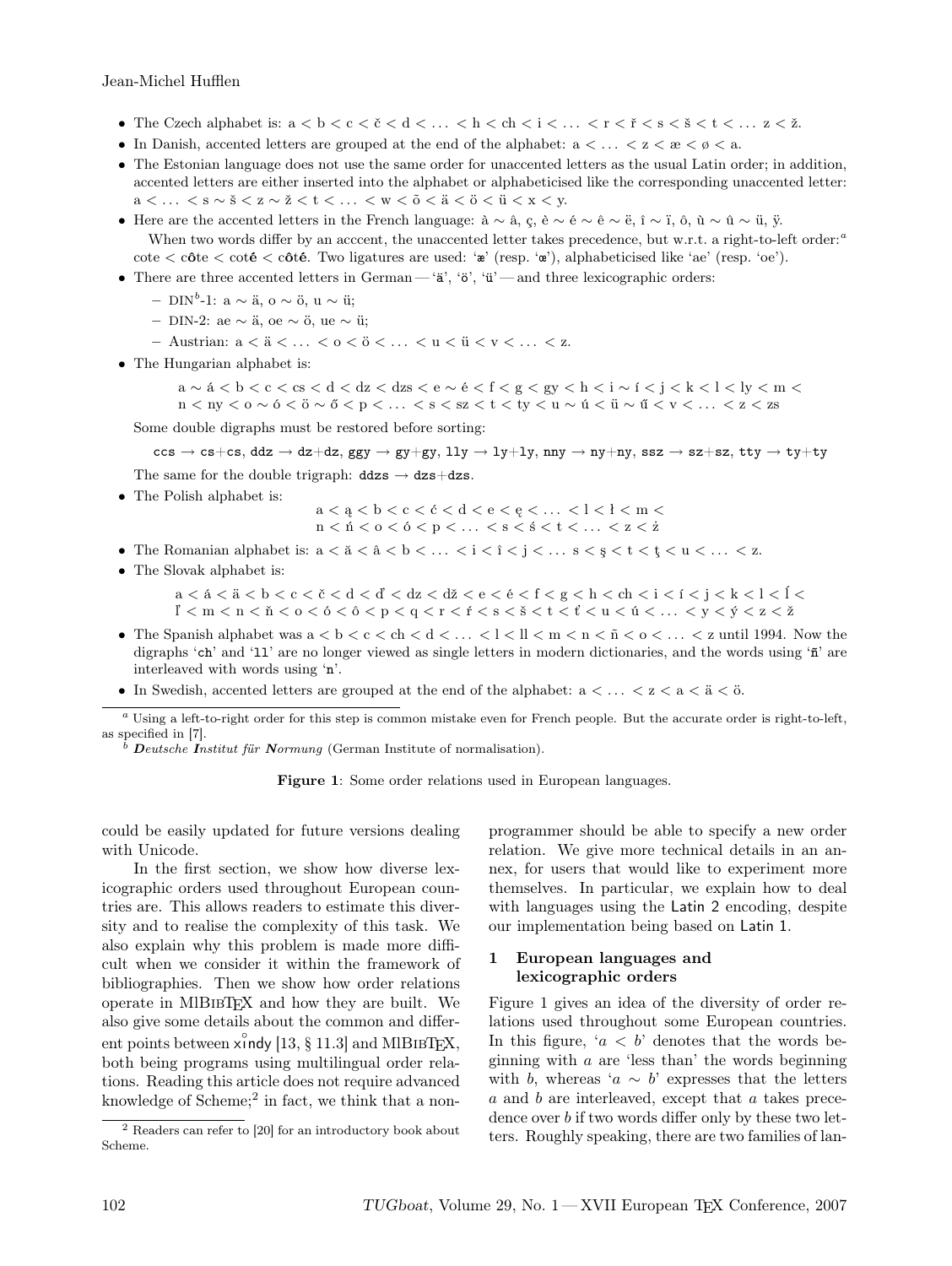guages in the realm of associated lexicographic orders. Accented letters are sometimes fully viewed as 'real' letters, distinct from unaccented ones: examples are given by some Slavonic languages. In other languages, accented letters are sorted as if there were no accent. The precedence of a unaccented letter over an accented one is determined in various ways: it follows a left-to-right order in Irish, Italian, and Portuguese, a right-to-left order in French. The Estonian language 'mixes' the two approaches: some accented letters— $\ddot{\circ}$ ,  $\ddot{\circ}$  — are alphabeticised, some — ' $\ddot{\mathbf{s}}$ ', ' $\ddot{\mathbf{z}}$ ' — are interleaved. Last, some letter groups may be viewed as a single letter and alphabeticised as another letter. For example, the Hungarian words beginning with 'cs' are alphabeticised separately from the words beginning with 'c'. In fact, the 'c-' entry in a Hungarian dictionary contains words beginning with 'c' and not with 'cs'. The 'c-' entry is followed by the 'cs-' entry, before the 'd-' entry.

Anyway, it is apparent that there cannot be a universal order encompassing all lexicographic orders. Besides, these orders aim to classify words of a dictionary, that is, common words belonging to a language, even if some dictionaries may include some proper names. When bibliographies are generated, order relations are used to sort bibliographical items, most often w.r.t. authors' names. These names may be 'foreign' proper names if we consider the language used for the bibliography. So names can include characters outside of this language's alphabet. As a consequence, an order relation for sorting a bibliography should be able to deal with any letter, since any letter may appear in foreign names. A good choice is to associate such a foreign letter with a letter belonging to the 'basic' Latin alphabet, so this foreign letter is interleaved with the basic letter, which takes precedence over the foreign letter if two words differ only by these two letters. If we consider the English language, this means that accented letters are interleaved with unaccented letters, but unaccented letters take precedence. Most implementations of order relations proceed in this way.

Unicode provides a default algorithm to sort all its characters. This algorithm is based on a sort key table,  $DUCET^3$  [23]. It is also based on a decomposition property for composite characters. For example, the 'ô' letter, whose name and code point given using hexadecimal numbers— are:

latin small letter o with circumflex,  $U+00F4$ 

can be decomposed into these 'simpler' characters:

| LATIN SMALL LETTER O,                 | $U+006F$ |
|---------------------------------------|----------|
| COMBINING CIRCUMFLEX ACCENT, $U+0302$ |          |

The sort algorithm requires several passes. To describe it roughly, an information about weight, given by sort keys, is associated with each string. Then this information is re-arranged according to sort levels, w.r.t. letters, w.r.t. accents, etc. Finally, a binary comparison between bytes is done, level by level, until the two strings can be distinguished. This algorithm can be refined for a particular language, by using a specialised sort key table, possibly including sort keys for accented letters and digraphs viewed as single letters. This modus operandi would be difficult to put into action within MlBibTEX. First, we do not have complete support for Unicode:<sup>4</sup> for example, we cannot directly deal with characters such as the 'combining circumflex accent', not included in the Latin-1 encoding. But we keep the idea about decomposition, replacing the combining characters by ASCII<sup>5</sup> characters. For example, the 'combining circumflex accent' will be replaced by the '^' character. To sum up, our order relations are based on a 3-step algorithm:

- replace composite characters ('foreign' letters or composite characters not viewed as single letters) when extracting successive letter groups and compare the two results,
- refine the sort with accent information when accented letters are interleaved with others,
- test the case: when two words differ only in case, an uppercase letter takes precedence over a lowercase one, according to a left-to-right order.

#### 2 Generating order relations

Let us recall that MIBIBTEX can apply BIBTEX's bibliography styles using a compatibility mode [6], but in order to take advantage of MIBIBT<sub>F</sub>X's multilingual features as far as possible, it is better to use the nbst<sup>6</sup> language [4], close to  $XSLT<sup>7</sup>$  [24], the language of transformations used for XML<sup>8</sup> documents. Let us recall that parsing a bibliography data base (.bib) results in the representation of an XML tree in Scheme [11]; this nbst language includes an element for sorting selected subtrees of an XML document [4, App. A], this element being analogous to XSLT's [24, § 10]. For example, the following two elements

<sup>3</sup> Default Unicode Collation Element Table.

<sup>4</sup> See the annex.

<sup>5</sup> American Standard Code for Information Interchange.

<sup>6</sup> New Bibliography STyles.

<sup>7</sup> eXtensible Stylesheet Language Transformations.

<sup>8</sup> eXtensible Markup Language.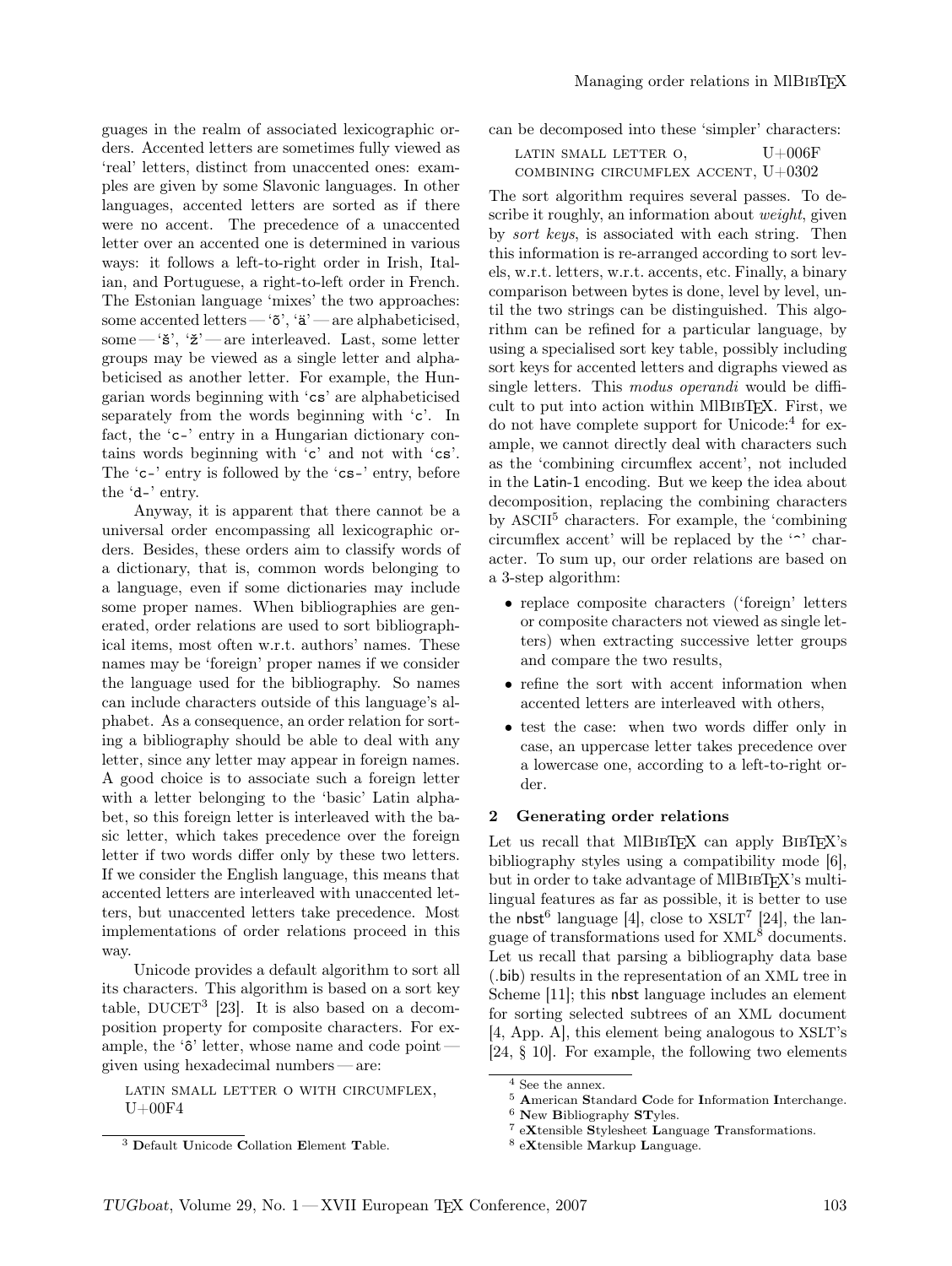can be used to sort bibliographical items by the first author's last name, and then the items left unsorted by this first step are sorted by the first author's first name:<sup>9</sup>

```
<nbst:sort
 select="author/name[1]/personname/last"
 language="german"/>
<nbst:sort
 select="author/name[1]/personname/first"
 language="german"/>
```
Due to the language attribute's value, this sort operation will use the lexicographic order for the German language. Such an order relation is to be specified in Scheme, as a 2-argument function taking two strings  $s_0$  and  $s_1$  and returning a 'true' value (#t) if  $s_0$  is strictly less than  $s_1$ , a 'false' value (#f) otherwise. The best way to define such a function is to derive it from a generator of order relations, as shown in Figure 2. This <mk-order-relation generator has four arguments.

- A list whose elements are separator characters, viewed as less than any letter. Usually, this list contains only the space character, in which case, the <space-only variable can be used. This is not universal: for example, space characters are ignored when words are sorted in Hungarian (cf. the definition of the <hungarian? variable in Figure 2).
- An alphabet, given w.r.t. the increasing order, as a list of strings. If the 'classical' alphabet is used — unaccented letters of the Latin alphabet, sorted according to the usual order — just put the 'false' value (cf. the definition of the <english? variable).
- An association list for additional sequences of characters, each sequence being followed by a replacement and a weight.
- A function related to the sense of the second step: when the first is finished and the second is about to start, weights appear in reverse order, so put reverse!<sup>10</sup> (resp. identity — the identity function) to put the second step into action according to a left-to-right (resp. rightto-left) order. Cf. the use of these two values for <french? and <english?.

It should be noted that only lowercase letters have to be specified, the equivalent relations among uppercase letters will be deduced.

Let us come back to associations for additional sequence characters. There are default associations, comparable to the information given by the decomposition property in Unicode. For example:

$$
\mathtt{\acute{e}}\mapsto \mathtt{e}+|\mathbf{\mathord{'}}|
$$

where " $| \cdot |$ " denotes the default weight of the " $\cdot$ " character. MIBIBTEX knows such decomposition information for each accented letter of Latin 1. These default associations can be overridden by alphabetspecific associations given to the function building orders. Weights are managed as follows.

- By default, the weight of each component of an alphabet — appearing within the second argument of <mk-order-relation - is 1.
- If we consider only one substitution, that is, a word  $W_0$  where a sequence  $S_0$  is to be replaced by a sequence  $S_1$  with a weight  $w_1$ , this substitution resulting in a word  $W_1$ . The  $W_0$  word will be alphabeticised first if  $w_1 < 1$ , put after otherwise.

Here are some examples.

- In French, the only accent put on the 'o' letter is circumflex. When 'ô' is replaced by 'o' for the first step, we must ensure that 'ô' will be ranked after 'o' if two words differ only by these two letters at the same position. We must also ensure that the other accented letters based on 'o' — in 'foreign' words will be put after. So the weight of the replacement of 'ô' by 'o' is 2, as it can be seen in Figure 2 (cf. the definition of <french?). The default weights for accents are higher, so this accented letter is ranked before the other accented letters based on the 'o' letter and possibly used in languages other than French.
- Similarly, the two accents allowed on the 'a' letter are grave and circumflex, the correct order being  $a < \tilde{a} < \tilde{a}$ . So the replacement of ' $\tilde{a}$ ' (resp. 'â') by 'a' for the first step is 2-weight (resp. 3-weight).

Given a language, if a character belongs neither to separators, nor to the alphabet, it is ignored, unless it is an accented letter included in default associations.<sup>11</sup>

Given an alphabet's specification — the second argument of the <mk-order-relation function-

<sup>9</sup> Let us notice that this illustrative example would be too restrictive for an 'actual' bibliography style: there may be several authors, and some authors may be denoted by an organisation name, in which case the element's name is not personname, but othername.

<sup>10</sup> Some Schemers could observe that this function does not belong to pure functional style, because it is potentially destructive [17]. But it is more efficient than the reverse function and the weight list is not shared with other lists.

<sup>11</sup> As a consequence, some 'exotic' letters are ignored outside their own language, because they cannot be related to another letter of the Latin alphabet. For example, that is the case for the 'þ' letter of the Icelandic language.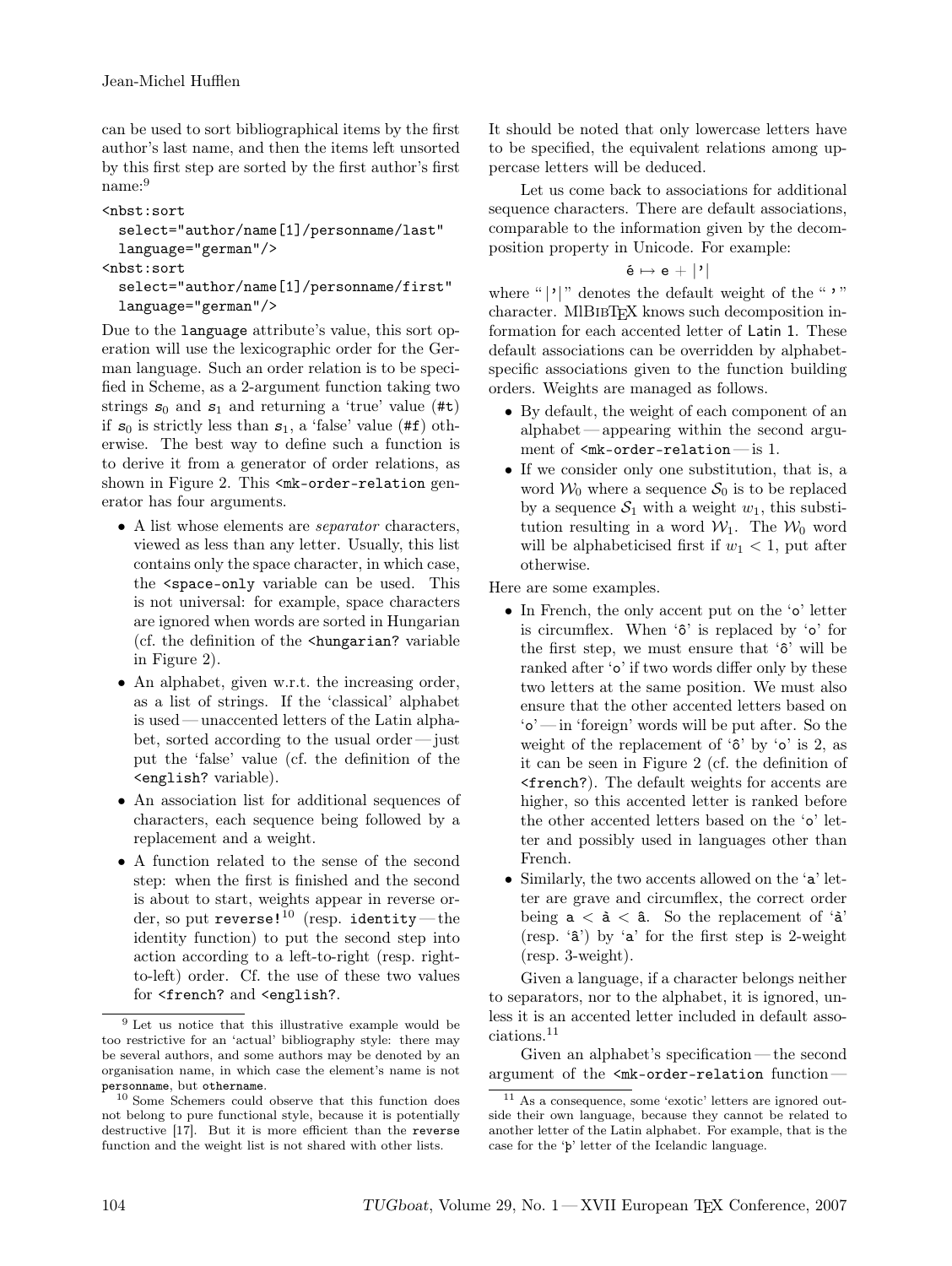```
(define <english (<mk-order-relation <space-only #f '() reverse!))
(define <austrian?
  (<mk-order-relation
  <space-only
   \mathcal{L}("a" "ä" "b" "c" "d" "e" "f" "g" "h" "i" "i" "k" "l" "m" "n" "o" "ö" "p" "q" "r" "s" "t" "u"
    "ü" "v" "w" "x" "y" "z")
   '() reverse!))
(define <czech?
  (<mk-order-relation
   <space-only
   '("a" "b" "c" "\\v{c}" "d" "e" "f" "g" "h" "ch" "i" "j" "k" "l" "m" "n" "o" "p" "q" "r" "\\v{r}"
    "s" "\\v{s}" "t" "u" "v" "w" "x" "y" "z" "\\v{z}"'() reverse!))
(define <danish?
 (<mk-order-relation
  <space-only
   '("a" "b" "c" "d" "e" "f" "g" "h" "i" "j" "k" "l" "m" "n" "o" "p" "q" "r" "s" "t" "u" "v" "w"
    "x" "y" "z" "æ" "ø" "a")
   '(("aa" ("a" . 2))) ; In Danish, 'aa' is equivalent to 'a'.
  reverse!))
(define <estonian?
  (<mk-order-relation
   <space-only
   '("a" "b" "c" "d" "e" "f" "g" "h" "i" "j" "k" "l" "m" "n" "o" "p" "q" "r" "s" "z" "t" "u" "v"
    "w" "õ" "ä" "ö" "ü" "x" "y")
   '(("\\varepsilon" "s" . 2)) ("\\v{z}" ("z" . 2))) \text{ reverse!})(define <french?
  (<mk-order-relation <space-only #f
                       '(("à" ("a" . 2)) ("â" ("a" . 3)) ("è" ("e" . 2)) ("é" ("e" . 3))
                         ("ê" ("e" . 4)) ("ë" ("e" . 5)) ("î" ("i" . 2)) ("ï" ("i" . 3))
                         ("ö" ("o" . 2)) ("ù" ("u" . 2)) ("ü" ("u" . 3)) ("ÿ" ("y" . 2)))
                      identity))
(define <german-din-1?
  (<mk-order-relation <space-only #f '(("ä" ("a" . 2)) ("ö" ("o" . 2)) ("ü" ("u" . 2))) reverse!))
(define <german-din-2?
  (<mk-order-relation
  \langlespace-only #f '(("ä" ("a" . 2) ("e" . 2)) ("ö" ("o" . 2) ("e" . 2)) ("ü" ("u" . 2) ("e" . 2)))
  reverse!))
(define <hungarian?
  (<mk-order-relation
   '() ; In Hungarian, a space character is irrelevant when words are sorted.
   '("a" "b" "c" "cs" "d" "dz" "dzs" "e" "f" "g" "gy" "h" "i" "j" "k" "l" "ly" "m" "n" "ny" "o" "ö"
    "p" "q" "r" "s" "sz" "t" "ty" "u" "ü" "v" "w" "x" "y" "z" "zs")
   '(("á" ("a" . 2)) ("é" ("e" . 2)) ("ccs" ("cs" . 2) ("cs" . 2))
     ("ddz" ("dz" . 2) ("dz" . 2)) ("ddzs" ("dzs" . 2) ("dzs" . 2)) ("ggy" ("gy" . 2) ("gy" . 2))
     ("í" ("i" . 2)) ("lly" ("ly" . 2) ("ly" . 2)) ("nny" ("ny" . 2) ("ny" . 2)) ("ó" ("o" . 2))
     (\sqrt{H_0})'' ("ö" . 2)) ("ssz" ("sz" . 2) ("sz" . 2)) ("tty" ("ty" . 2) ("ty" . 2))
     ("ii" ("u" . 2)) ("\\H{u}" ("ii" . 2))))reverse!))
(define <polish?
  (<mk-order-relation
   <space-only
   '("a" "{\\aob}" "b" "c" "\\'{c}" "d" "e" "{\\eob}" "f" "g" "h" "i" "j" "k" "l" "{\\l}" "m" "n"
    "\setminus\setminus\{n\}" "o" "ó" "p" "q" "r" "s" "\setminus\setminus\{s\}" "t" "u" "v" "w" "x" "y" "z" "\setminus\setminus\{z\}")
   '() reverse!))
```
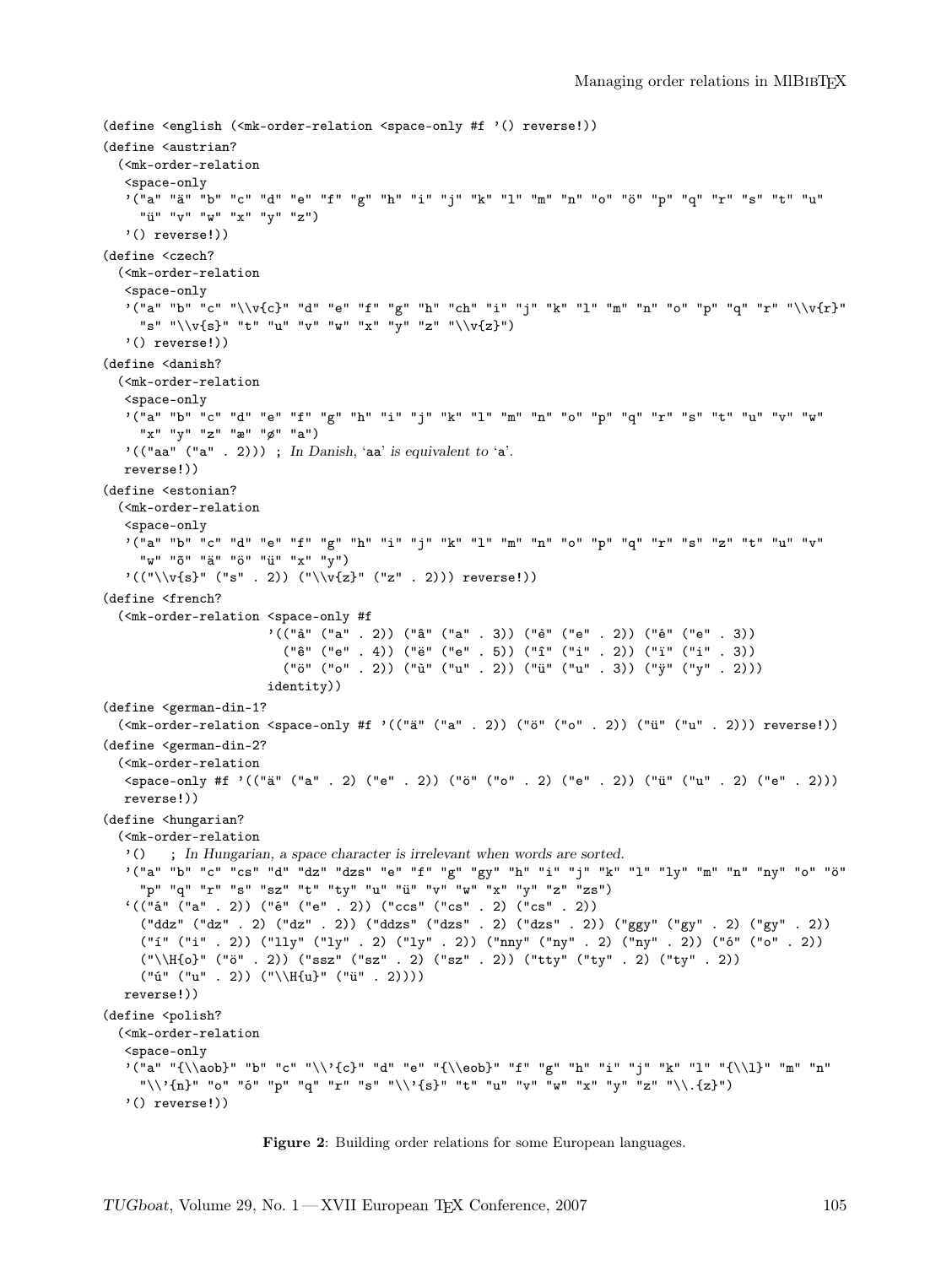| (define mk-hungarian-word-sectioner                                                                                                                                              | ; Building a generator of sectioning functions for Hungarian words.                         |
|----------------------------------------------------------------------------------------------------------------------------------------------------------------------------------|---------------------------------------------------------------------------------------------|
| $(\langle m\texttt{k}-otoken\texttt{generator'}\rangle)$                                                                                                                         | ; The first three arguments of the $\leq m$ k-order-relation                                |
|                                                                                                                                                                                  | $'$ ("a" "b" "c" "cs" ) ; function in the definition of the $\langle$ hungarian? variable:  |
| $'(("\texttt{á" ("a" . 2)) )))$ ; cf. Figure 2.                                                                                                                                  |                                                                                             |
| (define g<br>$(mk-hungarian-word-sectioner "sz\\H{o}l\\H{o}")$ ; section the word 'szőlő' ('grape').                                                                             | ; Definition of a zero-argument function that will                                          |
| $(g) \implies$ ("sz" . 1)<br>$(g) \implies$ (" $\ddot{o}$ " . 2) ; the corresponding weight.                                                                                     | ; The successive equivalent letters, digraphs, etc. of this word are returned in turn, with |
| $(g) \implies$ ("1" . 1)<br>$(g) \implies$ ("ö" . 2)<br>$(g) \implies #f$ ; The word is finished, so all the calls of the g function will return the 'false' value, from now on. |                                                                                             |

Figure 3: How to section Hungarian words.

MIBIBTEX notices the possible presence of multicharacter sequences (e.g., digraphs or trigraphs). If need be, it builds a lexical analyser able to return the longest sequence of characters belonging to this alphabet,  $12$  an example of use being given in Figure 3. Let us mention that these analysers extract as few sequences of characters as possible. For example, if we have to compare a word beginning with 'a' and a word beginning with 'b' in English, only the first letters — "a" and "b" — are extracted because that is sufficient to determine the result.

Regarding the implementation, the encoding of the sequences of an alphabet w.r.t. an increasing order is implemented by means of hash tables,<sup>13</sup> which ensures efficiency. Let us not forget that these order relations are used to sort bibliographical items, and sorting requires many calls to the function modelling an order relation.

# 3 MIBIBTEX vs. xindy

x ◦ ındy [9] and MlBibTEX do not aim to perfom the same task, since  $x \nmid \text{ndy}$  is an index processor. However, both have common points: they reimplement 'old' programs belonging to TEX's galaxy — makeindex [13, § 11.2] and  $BIBT<sub>E</sub>X$  — with a particular focus on multilingual features, they are both written using a  $Lisp^{14}$  dialect: Common Lisp [21] for xindy, Scheme for MIBIBTEX. Of course, the successive steps used for putting an order relation into action — needed to arrange the successive entries of an index—also exist in  $x \overrightarrow{)}$  andy. But the specification

 $^{14}$  LISt Processor.

of an order relation is different because it is done step by step. There are forms:

| define-alphabet | define-letter-group |
|-----------------|---------------------|
| merge-rule      | sort-rule           |

to specify an alphabet, a letter group, and the replacement of a pattern. If a sort procedure is quite close to the standard way used in English, it is probably easier to use xindy's forms, because only small changes have to be expressed. In MIBIBTEX, we chose to develop fewer functions, which encapsulate the complete making of an order relation. This allows a global view of a new order relation and makes easier some coherence tests among the information about this relation.

## 4 Conclusion

The availability of these language-dependent order relations within a unique program has been planned through the use of the language attribute, as specified in the  $W3C^{15}$  recommendation about XSLT [24, § 10]. However, these relations have been implemented only partially in most of XSLT processors. Of course, our implementation also only partially provides this service, because we are limited to European languages. But we think that the orders we define are correct w.r.t. these languages and they are actually running. Our implementation is clearly influenced by the Unicode collation algorithm. It is a first step towards general algorithms for lexicographic orders, and a first version subject to changes when we explore other languages or get criticisms from end-users. In many domains, improvement has come about because first versions existed. We think that will be also the case for our functions.

#### 5 Acknowledgements

Many thanks to Jerzy B. Ludwichowski, who has written the Polish translation of the abstract. I

<sup>12</sup> Such lexical analysers are implemented by means of tries. In MIBIBTEX, this structure is also used to manage the information related to language identifiers, as explained in [5].

 $13$ <sup>A</sup> A hash table has a set of entries, and can efficiently map an object to another object. This structure is described in [1] from a general point of view, our implementation of hash tables in MIBIBTEX is inspired by  $[8]$ .

<sup>15</sup> World Wide Web Consortium.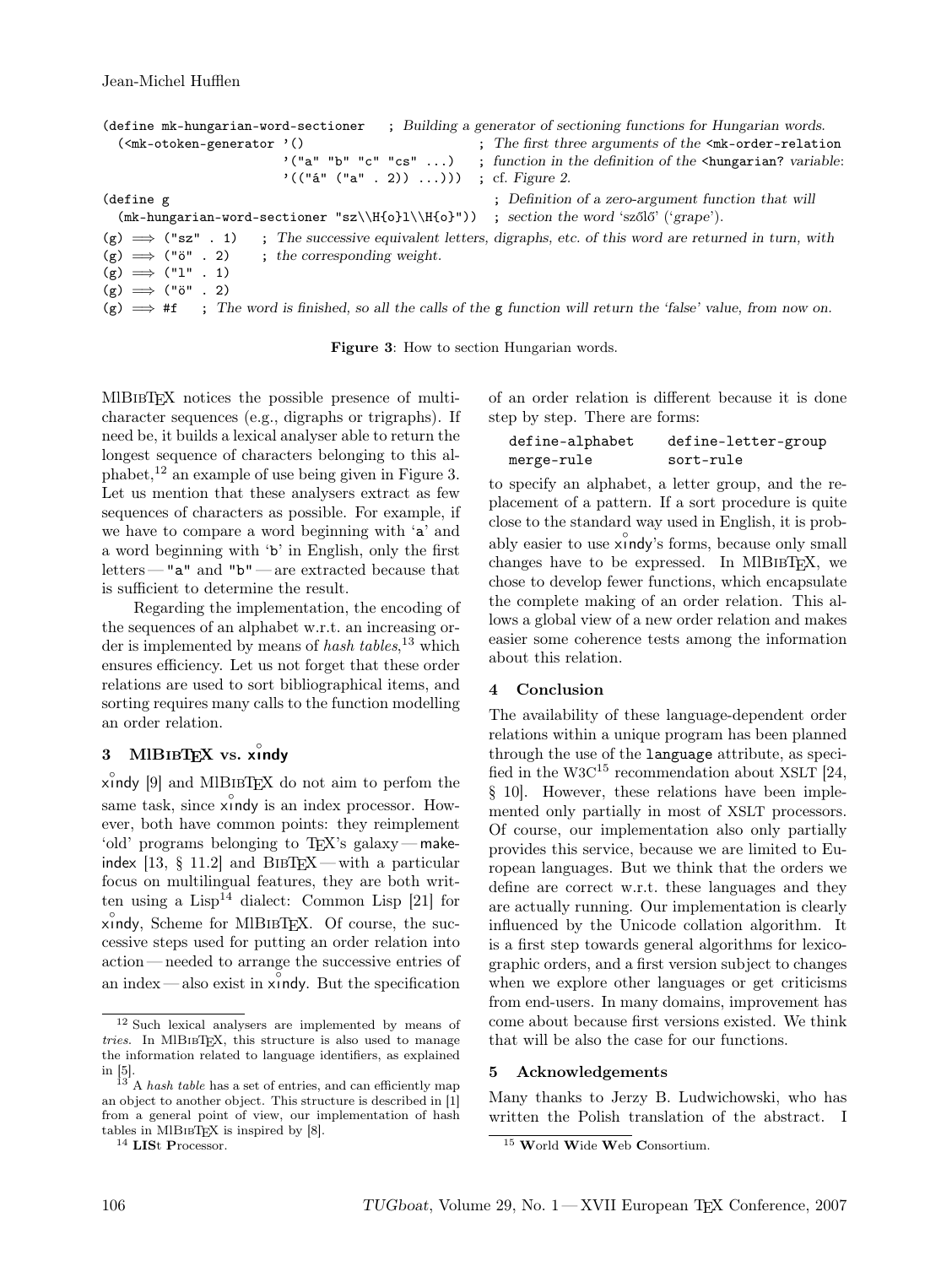also thank Gyöngyi Bujdosó, Hans Hagen, Karel Horák, Dag Langmyhr, who helped me fix some errors. Thanks to Karl Berry and Barbara Beeton, who proofread the revised version.

#### A How to use MIBIBTFX's functions

#### A.1 Getting started

To use the functions dealing with multilingual ordering, change your current directory into the src subdirectory of MIBIBT<sub>EX</sub>'s main directory, launch a Scheme interpreter, and proceed as follows:

(load "common.scm") ; Loading general ; definitions. (load "orders.scm") ; Loading all the ; definitions related to orders. This causes ; the other files needed to be loaded, too.

Then you can use the functions described in Figure 2. Use a R5RS-compliant Scheme interpreter [10] and one able to deal with the Latin 1 encoding: bigloo [16], MIT Scheme [3], and PLT Scheme [2] are suitable.<sup>16</sup> There is also a file performing some tests: tests/test-orders-unacc.scm.

Now we describe the conventions used within strings resulting from parsing a .bib file. These conventions are supposed to be followed by the arguments of the functions modelling order relations, so you have to know them. You can directly type accented letters belonging to the Latin 1 encoding:

#### "Frank Böhmert"

In Scheme, the '"' character being the delimiter of constant strings, it must be escaped by a  $\Diamond$  character if it belongs to a string:

#### "\"Perry Rhodan\" Series"

If you are interested in strings using other encodings (in particular, the Latin 2 encoding, used in Eastern Europe), you cannot specify them directly; you must use the LAT<sub>EX</sub> command producing accents and other diacritical signs not included in Latin 1. For example, 'Henryk Mikołaj Górecki' should be typed ' "Henryk Miko{\\l}aj Górecki" ' because 'ó' belongs to Latin 1, but 'ł' does not. Remember that the '\' escape character must be itself escaped within a string. If such an accent command has no argument — e.g., the  $\lq \lq l$  command — write this command between braces, as suggested by the previous example. Use braces for the argument of an accent command, as in ' "Rezs\\H{o} Kókai" ' for 'Rezső Kókai'.<sup>17</sup>

Now you can type some expressions and evaluate them:

 $(\text{$ (<french? "coté" "côte")  $\implies$  #f ; False.

Of course, you can define new order relations according to the modus operandi we explain in § 2 and try to model some 'exotic' order relations.<sup>18</sup>

#### A.2 Testing decomposition

To see how words are sectioned into successive letters, digraphs, etc. according to a particular alphabet, then use the <mk-otoken-generator function to build a generator of functions sectioning words for a particular language. This <mk-otoken-generator function is automatically called when we apply the <mk-order-relation function, and its three arguments are the second, third and fourth arguments of the <mk-order-relation function. As an example, Figure 3 shows how to build and use such a generator for Hungarian words.

#### A.3 Going further

If you want to use MIBIBTEX for producing bibliographies — in which case you have to load more files by means of evaluating the expression:

#### (load "mlbibtex.scm")

— and would like to change the association of a language with an order relation, use such an expression:

(c-language->order-relation "german"

<german-din-2?) =⇒ #t

This causes <-german-din-2? to be the order relation used for German. If another relation was previously associated with this language,<sup>19</sup> it is replaced by this new value, the <-german-din-2? function. If no order relation was known for this language,  $20$ the association is created. The result is #t if the association succeeds, #f otherwise (for example, a string whose value is an unknown language).

 $^{16}$  In fact, these three Scheme interpreters include partial support of Unicode, as mentioned in the introduction.

 $17$  In fact, these letters belonging to the Latin 2 encoding are all defined as Scheme variables in the file orders.scm, e.g.:

<sup>(</sup>define <l-slashed-string "{\\l}")

<sup>(</sup>define <o-double-acute-string "\\H{o}")

<sup>...</sup> and used only by means of these variables. Of course, this complicates the definitions given in Figure 2, but when Scheme is Unicode-compliant, we will only have to change these definitions.

 $^{18}$  It can be noticed that all the names of the Scheme functions described above begin with '<'. A convention within the source files of MIBIBTEX is that all definitions made in the same file have the same prefix. That allows a 'kind of modularity', even if Scheme's standard does not provide a way to emphasise modular decomposition. Of course, we recommend you choose a not-yet-used prefix for your own definitions.

 $19$  In fact, when MIBIBTEX is initialised, the order relation for the German language is the <german-din-1? function.

 $20$  ... in which case the default order relation is the <english? function.